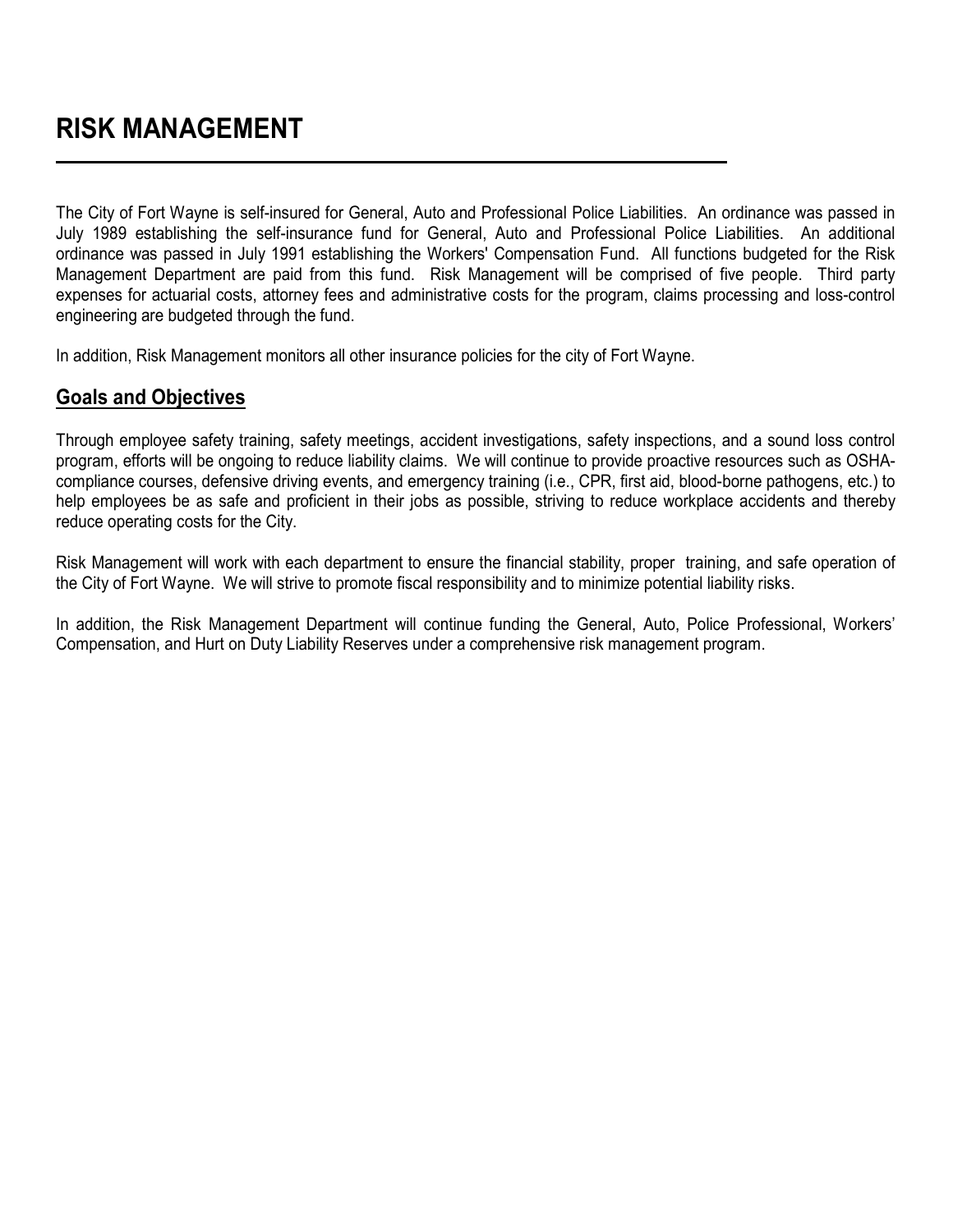|                                    | 2008<br><b>ACTUAL</b> | 2009 ACTUAL<br><b>THRU</b><br>30-Jun-2009 | 2009 REVISED<br><b>BUDGET</b> | 2010<br><b>SUBMITTED</b> | \$ INCREASE<br>(DECREASE)<br>FROM 2009 APPR | % CHANGE<br><b>FROM 2009</b><br><b>APPR</b><br>TO 2010 |
|------------------------------------|-----------------------|-------------------------------------------|-------------------------------|--------------------------|---------------------------------------------|--------------------------------------------------------|
| 5111 TOTAL WAGES                   | 133,303               |                                           | 132,364                       | 134,350                  | 1,986                                       | 1.50%                                                  |
| 5131 PERF - EMPLOYERS SHARE        | 9,224                 |                                           | 9,596                         | 10,412                   | 816                                         |                                                        |
| 5132 FICA                          | 9,704                 |                                           | 10,126                        | 10,278                   | 152                                         |                                                        |
| 5134 LIFE MEDICAL & HEALTH INSURAN | 27,000                |                                           | 27,000                        | 29,700                   | 2,700                                       |                                                        |
| 5136 UNEMPLOYMENT COMPENSATION     | 138                   |                                           | 132                           | 134                      | 2                                           |                                                        |
| 5137 WORKERS COMP INSURANCE        | 898                   |                                           | 846                           | 756                      | (90)                                        |                                                        |
| 513A PERF - EMPLOYEES/PD BY CITY   | 3,953                 |                                           | 3,971                         | 4,030                    | 59                                          |                                                        |
| <b>Total 5100</b>                  | \$184,221             | \$107,282                                 | \$184,035                     | \$189,660                | \$5,625                                     | 3.06%                                                  |
| 5212 STATIONERY & PRINTED FORMS    | ÷.                    |                                           | 180                           | 180                      | $\overline{a}$                              |                                                        |
| 5219 OTHER OFFICE SUPPLIES         | 2,029                 |                                           | 2,004                         | 2,400                    | 396                                         |                                                        |
| Total 5200                         | \$2,029               | \$1,996                                   | \$2,184                       | \$2,580                  | \$396                                       | 18.13%                                                 |
| 5311 LEGAL SERVICES                | 1,363,611             |                                           | 700,004                       | 700,004                  | ÷,                                          |                                                        |
| 5314 CONSULTANT SERVICES           | 55,897                |                                           | 50,460                        | 50,460                   |                                             |                                                        |
| 531K SEMINAR FEES                  | 519                   |                                           | 1,008                         | 1,008                    |                                             |                                                        |
| 531S SOFTWARE TRAINING             | 175                   |                                           | 360                           | 360                      |                                             |                                                        |
| 5322 POSTAGE                       | 797                   |                                           | 804                           | 804                      |                                             |                                                        |
| 5323 TELEPHONE & TELEGRAPH         | 773                   |                                           | 780                           | 780                      |                                             |                                                        |
| 5342 LIABILITY INSURANCE           | 182                   |                                           | 225                           | 4,758                    | 4,533                                       |                                                        |
| 5391 SUBSCRIPTIONS AND DUES        | 898                   |                                           | 900                           | 900                      |                                             |                                                        |
| <b>Total 5300</b>                  | \$1,422,853           | \$525,580                                 | \$754,541                     | \$759,074                | \$4,533                                     | 0.60%                                                  |
| 5443 PURCHASE OF OFFICE EQUIPMENT  | 909                   |                                           | $\overline{a}$                |                          | $\mathbf{r}$                                |                                                        |
| Total 5400                         | \$909                 | \$-                                       | \$-                           | \$-                      | \$-                                         |                                                        |
| <b>Total</b>                       | \$1,610,012           | \$634,858                                 | \$940,760                     | \$951,314                | \$10,554                                    | 1.12%                                                  |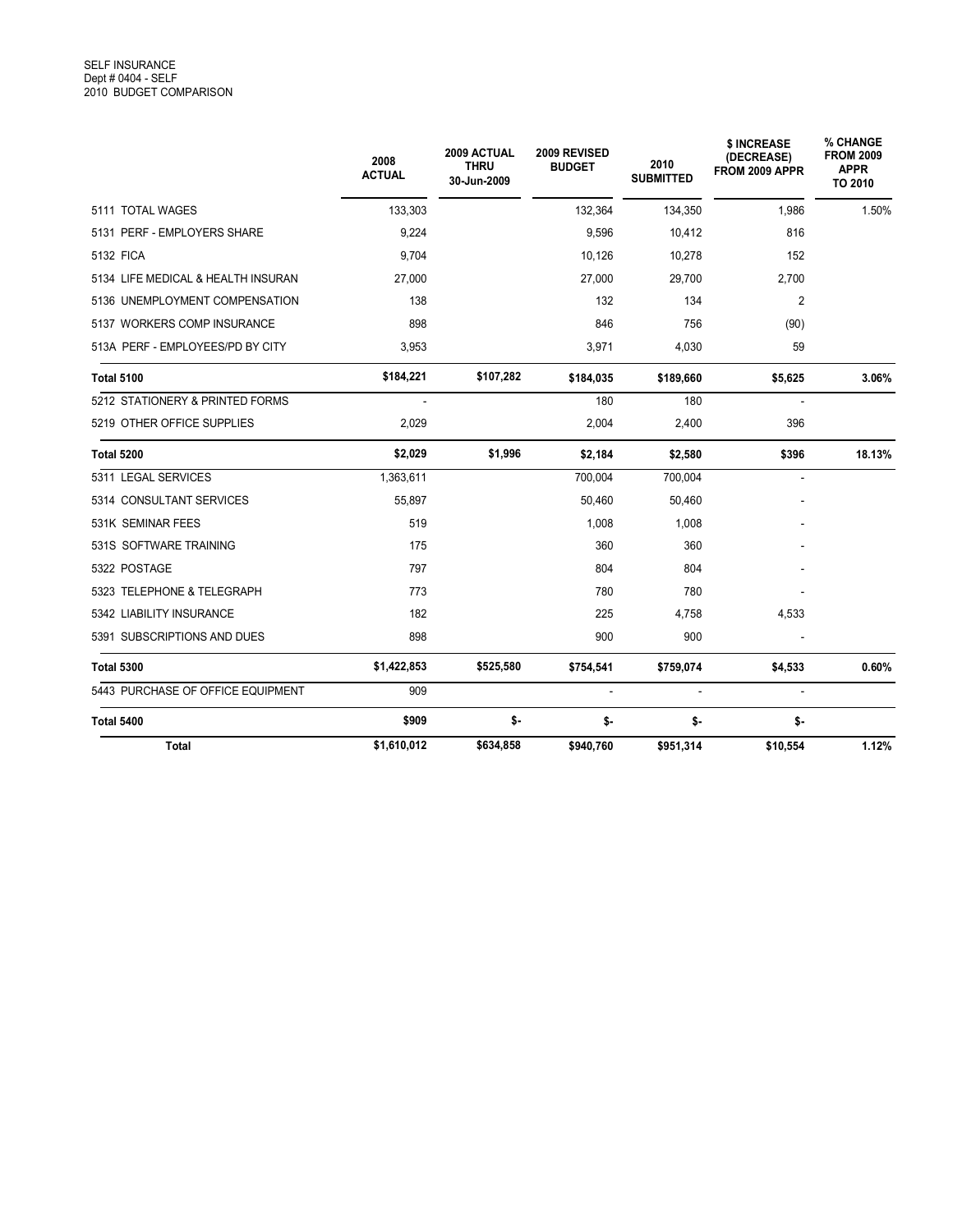|                                    | 2008<br><b>ACTUAL</b> | 2009 ACTUAL<br><b>THRU</b><br>30-Jun-2009 | 2009 REVISED<br><b>BUDGET</b> | 2010<br><b>SUBMITTED</b> | \$ INCREASE<br>(DECREASE)<br>FROM 2009 APPR | % CHANGE<br><b>FROM 2009</b><br><b>APPR</b><br>TO 2010 |
|------------------------------------|-----------------------|-------------------------------------------|-------------------------------|--------------------------|---------------------------------------------|--------------------------------------------------------|
| 5111 TOTAL WAGES                   | 87,880                |                                           | 87,269                        | 90,326                   | 3,057                                       | 3.50%                                                  |
| 5131 PERF - EMPLOYERS SHARE        | 6,104                 |                                           | 6,327                         | 7,000                    | 673                                         |                                                        |
| 5132 FICA                          | 6,130                 |                                           | 6,676                         | 6,910                    | 234                                         |                                                        |
| 5134 LIFE MEDICAL & HEALTH INSURAN | 18,000                |                                           | 18,000                        | 19,800                   | 1,800                                       |                                                        |
| 5136 UNEMPLOYMENT COMPENSATION     | 84                    |                                           | 87                            | 90                       | 3                                           |                                                        |
| 5137 WORKERS COMP INSURANCE        | 138                   |                                           | 146                           | 735                      | 589                                         |                                                        |
| 513A PERF - EMPLOYEES/PD BY CITY   | 2,616                 |                                           | 2,618                         | 2,710                    | 92                                          |                                                        |
| 513R RETIREES HEALTH INSURANCE     | 9,000                 |                                           |                               |                          |                                             |                                                        |
| <b>Total 5100</b>                  | \$129,953             | \$45,341                                  | \$121,123                     | \$127,571                | \$6,448                                     | 5.32%                                                  |
| 5212 STATIONERY & PRINTED FORMS    | 253                   |                                           | 360                           | 360                      |                                             |                                                        |
| 5214 SAFETY ITEMS/SUPPLIES         | 5,557                 |                                           | 7,007                         | 7,007                    |                                             |                                                        |
| 5219 OTHER OFFICE SUPPLIES         | 2,008                 |                                           | 2,004                         | 2,400                    | 396                                         |                                                        |
| 5231 GASOLINE                      | 497                   |                                           | 1,200                         | 1,200                    |                                             |                                                        |
| Total 5200                         | \$8,316               | \$2,127                                   | \$10,571                      | \$10,967                 | \$396                                       | 3.75%                                                  |
| 5312 MEDICAL SERVICES              | 30,648                |                                           | 37,008                        | 37,008                   | $\overline{\phantom{a}}$                    |                                                        |
| 5314 CONSULTANT SERVICES           | 105,131               |                                           | 81,876                        | 111,876                  | 30,000                                      |                                                        |
| 531K SEMINAR FEES                  | 200                   |                                           | 1,008                         | 1,008                    |                                             |                                                        |
| 531S SOFTWARE TRAINING             | 360                   |                                           | 360                           | 360                      |                                             |                                                        |
| 5322 POSTAGE                       | 196                   |                                           | 240                           | 120                      | (120)                                       |                                                        |
| 5323 TELEPHONE & TELEGRAPH         | 137                   |                                           | 240                           | 240                      |                                             |                                                        |
| 5324 TRAVEL EXPENSES               | 386                   |                                           | 408                           | 408                      |                                             |                                                        |
| 5326 MILEAGE                       | 721                   |                                           | 960                           | 960                      |                                             |                                                        |
| 532C CELL PHONE                    | 500                   |                                           | 768                           | 780                      | 12                                          |                                                        |
| 532L LONG DISTANCE CHARGES         | 49                    |                                           | 120                           | 120                      |                                             |                                                        |
| 5342 LIABILITY INSURANCE           | 175                   |                                           | 241                           | 535                      | 294                                         |                                                        |
| 5367 MAINT, AGREEMENT - SOFTWARE   | 328                   |                                           | 1,210                         | 1,283                    | 73                                          |                                                        |
| 5369 CONTRACTED SERVICE            |                       |                                           | 5,004                         | 5,004                    |                                             |                                                        |
| 536N GARAGE CONTRACT - NONTARGET   | 1,030                 |                                           | 1,008                         | 1,008                    | $\overline{\phantom{a}}$                    |                                                        |
| 536T GARAGE CONTRACT - TARGET      | 599                   |                                           | 614                           | 1,020                    | 406                                         |                                                        |
| 5377 CC BUILDING PARKING           | 300                   |                                           | 300                           | 300                      |                                             |                                                        |
| 5391 SUBSCRIPTIONS AND DUES        | 828                   |                                           | 100                           | 100                      |                                             |                                                        |
| 539B MASTER LEASE                  | 3,114                 |                                           | 3,841                         | 3,116                    | (725)                                       |                                                        |
| <b>Total 5300</b>                  | \$144,701             | \$120,447                                 | \$135,306                     | \$165,246                | \$29,940                                    | 22.13%                                                 |
| 5443 PURCHASE OF OFFICE EQUIPMENT  | 906                   |                                           | 1,200                         | 1,200                    | $\blacksquare$                              |                                                        |
| 5451 PURCHASE OF FURNITURE         |                       |                                           | 500                           | 500                      |                                             |                                                        |
| <b>Total 5400</b>                  | \$906                 | \$-                                       | \$1,700                       | \$1,700                  | \$-                                         | $0.00\%$                                               |
| Total                              | \$283,876             | \$167,915                                 | \$268,700                     | \$305,484                | \$36,784                                    | 13.69%                                                 |